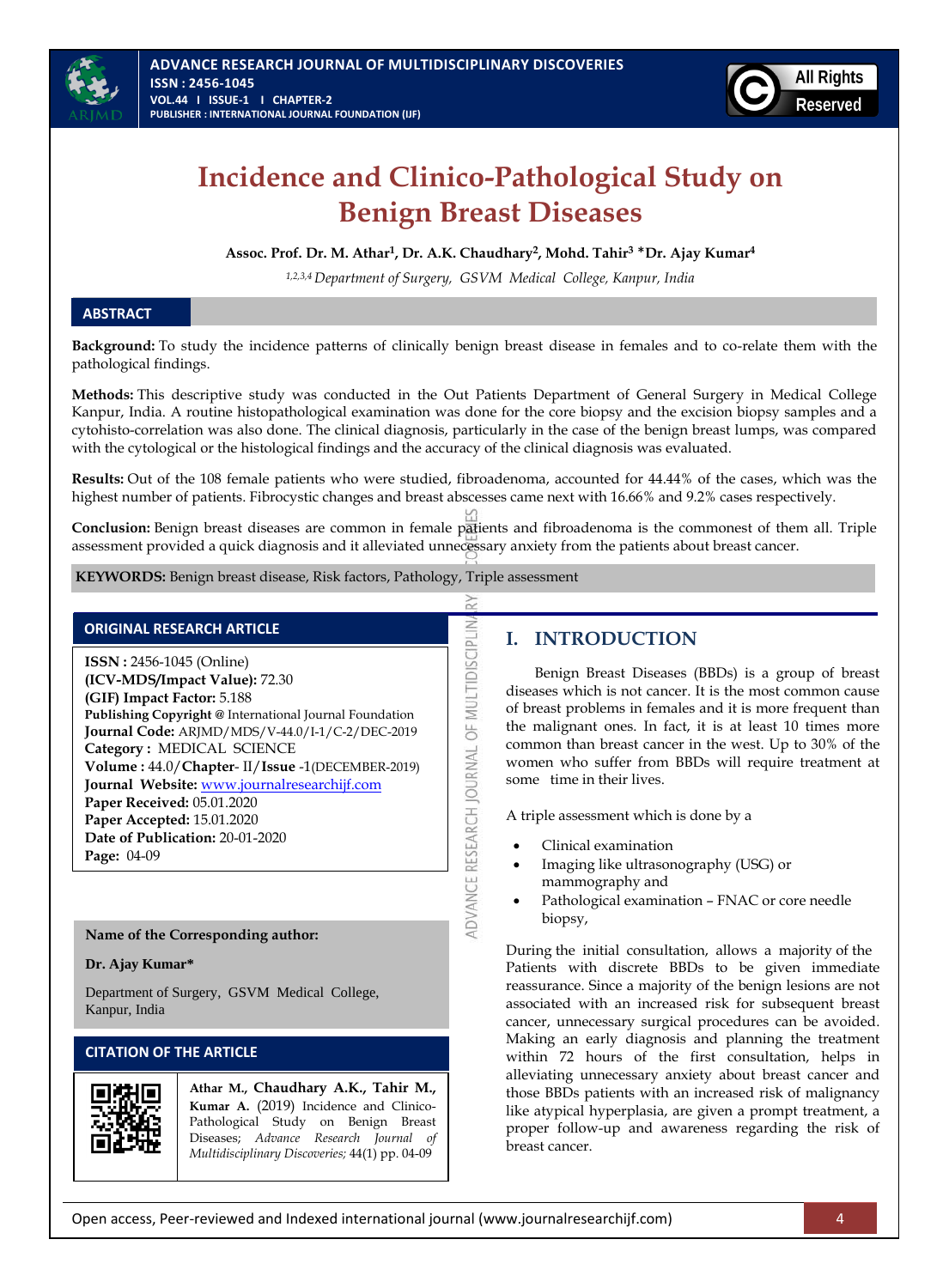The popular classification of BBDs according to the Aberration of the Normal Development and Involution (ANDI) causes confusion due to a lack of clarity in distinguishing between the normal physiological changes and the pathologic ones.

One of the more satisfying classifications would be the one which was devised by Love S et al. [\[9\]](#page-4-0), the so -called Nashville classification.

According to this, BBDs is classified by 2 systems.

#### **1. Pathologically**, BBDs is divided into

- (a) Non-proliferative lesions,
- (b) Proliferative lesions Section without atypia
- (c) Atypical proliferative lesions.

**2. Clinically**, BBDs is classified as

- (a) Physiologic swelling and tenderness,
- (b) Nodularity,
- (c) Breast pain,
- (d) Palpable lumps,
- (e) Nipple discharge and
- (f) Infections or inflammation.

In this study, we profiled the incidence of BBDs, the relative frequencies of the different types of BBDs and their clinical features. Secondly, we attempted at correlating the clinical and pathological findings wherever possible.

# **II. MATERIALS AND METHODS**

This descriptive study was conducted in the Out Patients Department of General Surgery in Medical College Kanpur, India. The patients were required to give written informed consents prior to their enrolment in the study and a Clearance was taken as per the institute's ethical committee guidelines.

#### **Inclusion criteria**

Female patients with any benign disorder/disease of the breast-for example, a breast lump, breast pain or a nipple discharge were included.

#### **Exclusion criteria**

Women with an obvious malignant disease or those who had been treated for malignancy earlier were excluded in this study. However, any patient who was diagnosed with carcinoma or proliferative lesions after she was clinically diagnosed as benign earlier was treated and included in this study.

A detailed history and a thorough physical examination were the basis of the study. After making an appropriate clinical diagnosis, one or more of the special investigations – FNAC, mammography, ultrasound or a core-needle biopsy were carried out for the confirmation of the diagnosis.

The FNAC smears were reported by using standardized diagnostic criteria by the same pathologist and they were categorized into non proliferative/proliferative without atypia/atypical proliferative lesion/frank carcinoma.

A routine histopathological examination was done for the core biopsy and the excision biopsy samples and a cytohisto-correlation was also done. The clinical diagnosis, particularly in the case of the benign breast lumps, was compared with the cytological or the histological findings and the accuracy of the clinical diagnosis was evaluated.



**Figure 1 Figure 2**

R

RESEARCH

ADVANCE



 **Figure 3 Figure 4**

# **III. RESULTS**

The patients were broadly divided into 3 groups, depending on their symptoms or presentations, such as a

- Breast lump,
- Breast pain and
- Nipple discharge.

The commonest presentation was breast lumps which comprised cases, out of which had associated complaints like breast pain and nipple discharge. More than one symptom was present for the same patient.

Among patients with breast pain, patients complained of breast pain (mastalgia) only, who were treated by using a conservative approach or Reassurance.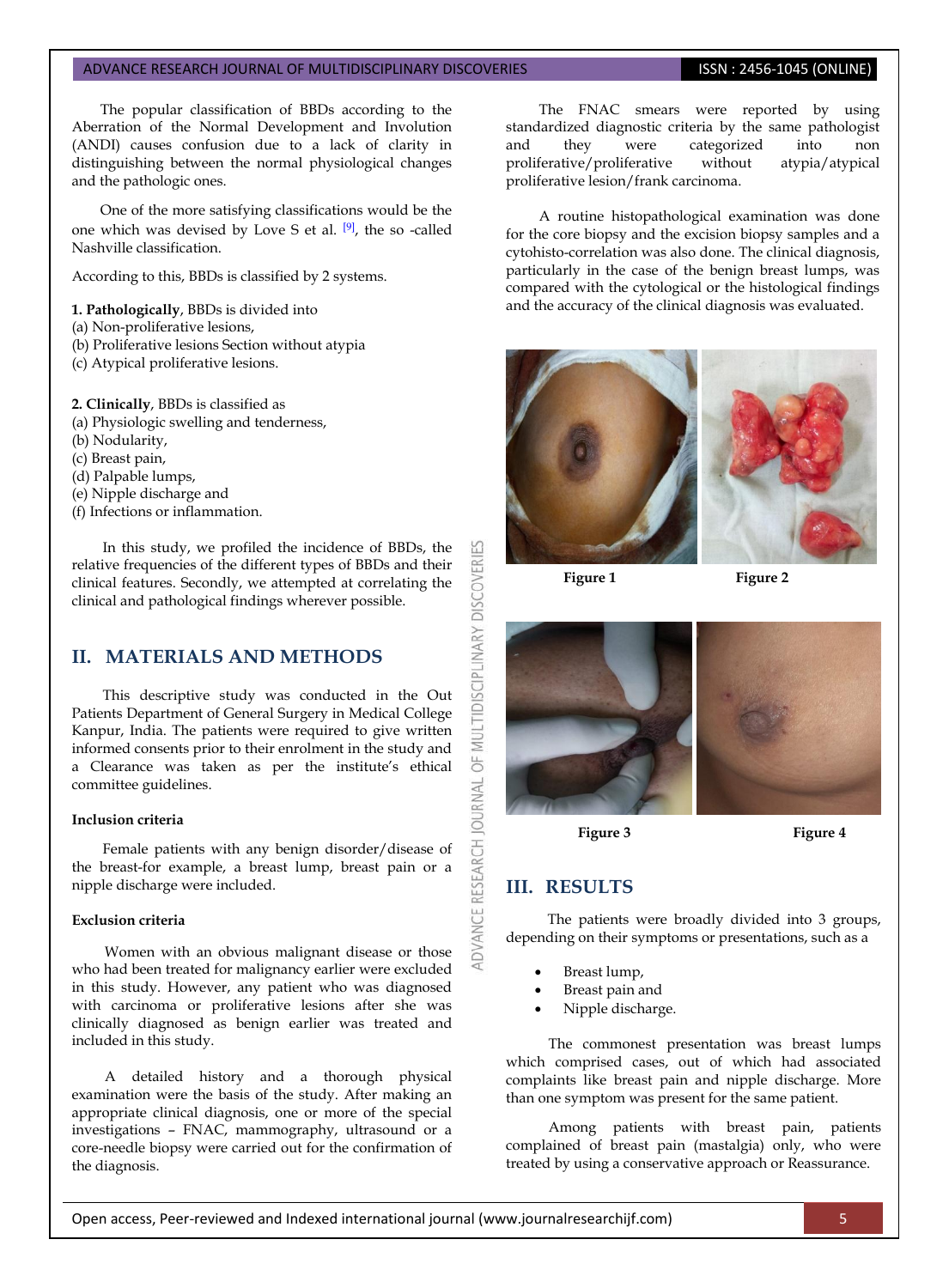The rest had associated complaints like breast lumps and nipple discharges. Half of these had pain in both the breasts. The pain was cyclical in patients and it was noncyclical in cases.

Among the cases with nipple discharges, only one case presented with nipple discharge only, without any associated lump or pain. The nipple discharge was blood in cases and it was serosanguinous fluid in cases, and only one case had a yellow discharge. The cause for cases was intraductal papilloma and for the rest, it was mammary duct ectasia.

#### **Table 1**- **The different types of presentations and their incidences.**

| <b>SL</b>      | <b>Presentation</b>                      | No. of<br>patient | Percentage |  |
|----------------|------------------------------------------|-------------------|------------|--|
| 1              | Breast lump only                         | 66                | 61.11%     |  |
| $\overline{2}$ | Breast lump + Pain                       | 22                | 20.37%     |  |
| 3              | Breast lump + Nipples discharge          | 4                 | 3.7%       |  |
| 4              | Breast lump + Pain + Nipple<br>discharge | 6                 | 5.5%       |  |
| 5              | Breast Pain only                         | $\mathbf Q$       | 8.3%       |  |
| 6              | Nipple discharge only                    | 1                 | 0.09%      |  |
|                | Total                                    | 108               | 100%       |  |

# **Table 2**– **Side wise distribution**

| Side involved      | No. of patient | Percentage |
|--------------------|----------------|------------|
| RT Breast only     | 52             | 48.14%     |
| LT Breast only     | 42             | 38.88%     |
| <b>Both breast</b> | 14             | 12.96%     |
| Total              | 108            | 100%       |

#### **Table 3**- **The age distribution of the patients (n=108)**

| Age in year  | No. of patient | Percentage |
|--------------|----------------|------------|
| $0-10$ year  | 1              | $0.09\%$   |
| $10-20$ year | 15             | 13.88%     |
| $20-30$ year | 52             | 48.14%     |
| 30-40 year   | 28             | 25.92%     |
| 40-50 year   | 9              | 8.3%       |
| 50-60 year   | 2              | 1.8%       |
| $60-70$ year | 1              | 0.09%      |

The age distribution of the patients is given in Table 3 . The ages of the patients with BBDs ranged from 8 years to 68 years. The mean age at presentation was 28.4 years.

**Table 4**-**The incidences of different types of benign breast diseases**

| <b>Diagnosis</b>                                                    | No. of<br>patient | Percentage |
|---------------------------------------------------------------------|-------------------|------------|
| Fibro adenoma                                                       | 48                | 44.44%     |
| Fibrocystic changes                                                 | 18                | 16.66%     |
| <b>Breast abscess</b>                                               | 10                | 9.2%       |
| Phylloid                                                            | 8                 | 7.4%       |
| Nipple discharge Intraductal<br>papilloma-2 Mammary duct ectasia -6 | 8                 | 7.4%       |
| Traumatic fat necrosis                                              | 3                 | 2.7%       |
| Mycetoma of breast                                                  | 2                 | 1.8%       |
| Galactocele                                                         | 4                 | 3.7%       |
| Proliferative disease with atypia                                   | 4                 | 3.7%       |
| Proliferative disease with florid<br>hyperplasia                    | 2                 | 1.8%       |
| Zuska desease                                                       | 1                 | $0.9\%$    |
| Total                                                               | 108               | 100%       |

## **Table 5**- **Quadrant topography of disease**

| Decease                                                         | Total UO UI    |                |   | LO            | LI             | Central | >10            | bilateral      |
|-----------------------------------------------------------------|----------------|----------------|---|---------------|----------------|---------|----------------|----------------|
| Fibro adenoma                                                   | 48             | 18             | 6 | 8             | 6              | 1       | 7              | $\overline{2}$ |
| Cyst sarcoma<br>phylloid                                        | 8              | 4              | 1 | $\mathbf{1}$  |                |         | 2              |                |
| Galaectocoel                                                    | 4              | $\overline{2}$ |   |               |                |         | $\overline{2}$ |                |
| <b>Breast abscess</b>                                           | 10             | 3              | 1 | $\mathcal{P}$ | 1              |         | 3              |                |
| Fibrocystic<br>decease                                          | 18             | $\overline{2}$ | 1 |               | $\overline{2}$ |         | 3              | 10             |
| Duct ecstasia /<br>papilloma                                    | 8              |                |   |               |                | 8       |                |                |
| Proliferative<br>decease with<br>atypia / florid<br>hyperplasia | 6              | 4              |   |               |                |         | $\overline{2}$ |                |
| Traumatic fat<br>necrosis                                       | 3              | 2              | 1 |               |                |         |                |                |
| Mycetoma of<br>breast                                           | $\overline{2}$ | $\overline{2}$ |   |               |                |         |                |                |
| Zuska desase                                                    | 1              |                |   |               |                | 1       |                |                |

UO- upper outer, UI- upper inner, LO-lower outer, LIlower inner, >IQ-more than one inner quadrent

# **Table 6- Cytohistological correlation of BBD**

| <b>Decease</b>                       | <b>FA</b> |   |   |   | CSP BSP BEH BDC NSM |   |
|--------------------------------------|-----------|---|---|---|---------------------|---|
| Fibro adenoma                        | 44        |   | 2 | 1 |                     |   |
| Cystosarcoma phylloid                | 1         | 6 |   |   | 1                   |   |
| Galaectocoel                         |           |   |   |   |                     |   |
| Duct ectasia/papilloma               |           |   |   |   | 4                   |   |
| Proliferative desease<br>with atypia |           |   | 2 | 3 |                     |   |
| Mycetoma of breast                   |           |   |   |   |                     | 2 |
| Traumatic fat necrosis               |           |   |   |   |                     | 3 |
| Zuska decease                        |           |   |   |   |                     |   |

*FA- Fibroadenoma, CSP-Cysto Sarcoma Phylloid, BSP-Benighn Subareolar Papillomatosis, BEH- Benign Epithelial Hyperplasia, BDC- Benign Ductal Cell, NSM- Non Specific Mastitis.*

ADVANCE RESEARCH JOURNAL OF MULTIDISCIPLINARY DISCOVERIES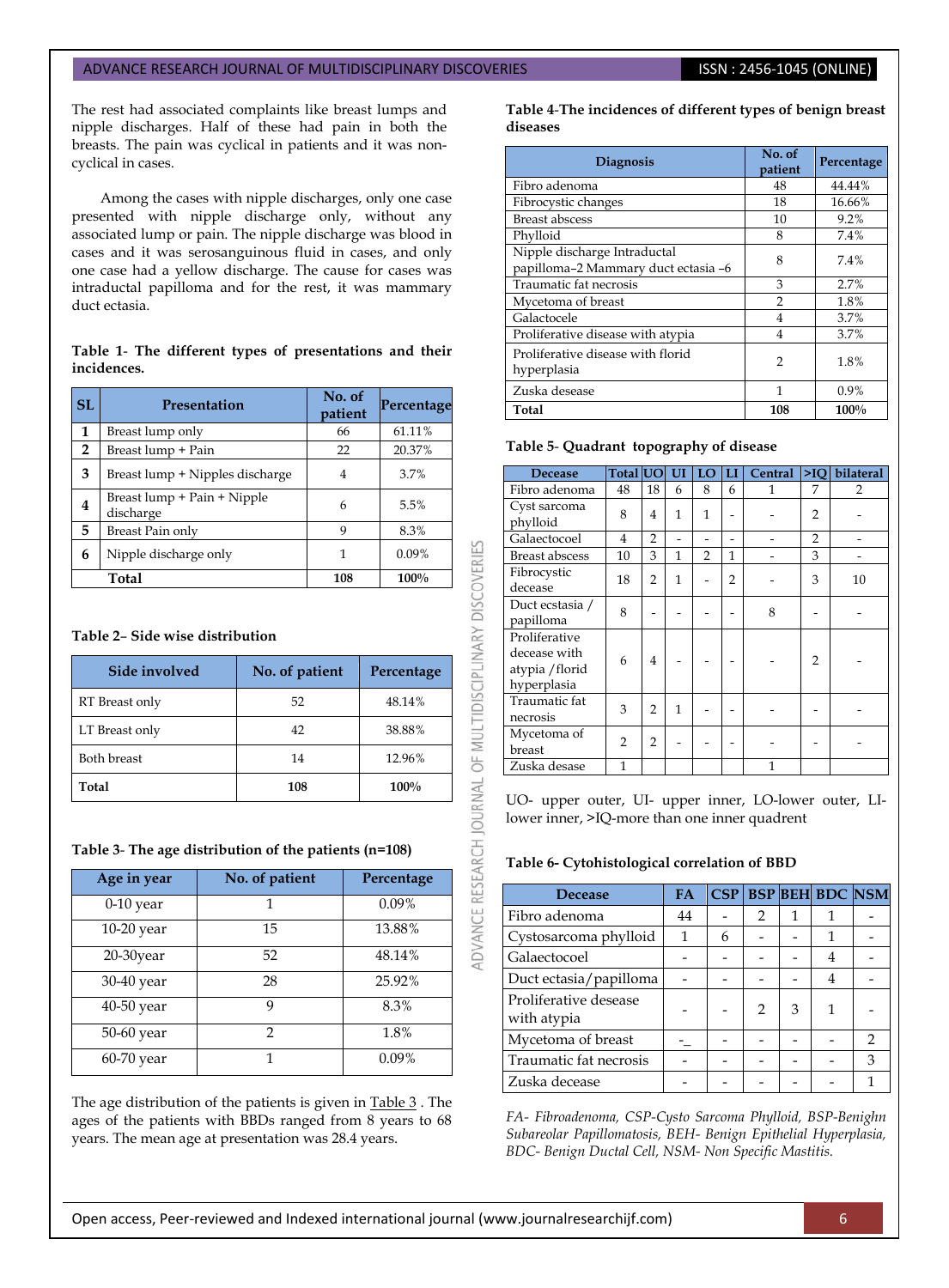**Table 7**- **Various type of treatment procedure in BBD**

| Decease                                 | <b>Excison</b> | Wide<br>Excison | Incison<br>Simpal<br>mastec-<br>tomy |    | Conser-<br>vative<br>manage-<br>ment |
|-----------------------------------------|----------------|-----------------|--------------------------------------|----|--------------------------------------|
| Fibro adenoma                           | 48             |                 |                                      |    |                                      |
| Cystosarcoma<br>phylloide               | 3              | 5               |                                      |    |                                      |
| Galaectocoel                            | $\overline{4}$ |                 |                                      |    |                                      |
| <b>Breast</b> abcess                    |                |                 |                                      | 10 |                                      |
| Fibrocystic<br>desease                  | 6              | $\overline{4}$  |                                      |    | 8                                    |
| Duct<br>ectasia/papilloma               | 8              |                 |                                      |    |                                      |
| Proliferative<br>desease with<br>atypia |                | 4               | $\mathfrak{D}$                       |    |                                      |
| Myectoma of<br>breast                   | $\overline{2}$ |                 |                                      |    |                                      |
| Zuska dsease                            |                |                 |                                      |    | 1                                    |
| Traumatic fat<br>necrosis               | 1              |                 |                                      |    |                                      |

# **IV. DISCUSSION**

Benign Breast Diseases includes a heterogeneous group of conditions which range from normal, to aberrations in the physiology, to frank disease. The patients of BBDs generally present with one or more of these complaints – breast lump, breast pain or nipple discharge. It has been recommended that all the patients with discrete breast lumps should undergo a triple assessment to make an early diagnosis. By this approach, we provided the diagnoses of most of the benign breast conditions within 72 hours of the initial consultation. In the study of Foncroft LM et al., <a>[\[10\]](#page-4-1)</a>, they found that 87.4% of the women who attended the Wesley Breast Clinic had presented with breast lumps, while in the series of Ratana Chaikanont T [\[11\]](#page-4-2), a breast lump was the presenting symptom in 72.35% of the 331 benign breast patients. The corresponding figure for our study was 90%. Fibroadenomas (figure 1,2) accounted for 44.44% of the benign breast lumps in our study. Our finding was in agreement with most of the available literature on benign breast lumps, where the frequency of fibroadenoma ranged from 46.6%-55.6% [\[12\]](#page-4-3)–[\[15\]](#page-4-4) .

The peak incidence of fibroadenoma ranged from the 2nd to the 3rd decade of life, which was consistent with the findings of other studies. FNAC was the quickest and the most reliable method which helped in making the diagnoses of the breast lumps.

The fibrocystic changes were the next common condition in our study and a majority of the patients belonged to the 3rd and 4th decades. The incidence varies geographically. Many authors like Adesunkanmi AR and Agbakwuru EA and Ihekwaba FN found that the incidence of the fibrocystic changes ranged from 29.5-42.2% for the benign breast lumps <a>[\[12\]](#page-4-3)</a>-<a>[\[13\]](#page-4-5)</a>. We had a slightly smaller figure, with 16.66%.

The mean age at presentation was 28.4 years. In the age group of 21-30 years, there were 52 patients. This was almost similar to the observation which was made by Navneet Kaur et al [\[16\]](#page-4-6). j

The incidence of breast pain in our series was 34.25%, which was nearly equal to the breast pain series, which ranged from 12.8%- 30.3% [\[11\]](#page-4-2)–[\[17\]](#page-4-7). Leis HP et al., [\[18\]](#page-4-8) reported that the incidence of breast discharge was only 10.18% of all the breast complaints in his study, which was almost equal to the 8% incidence which was found in our study.

Out of the 11 cases of nipple discharge, 2 were intraductal papilloma with bloody nipple discharges and 6 were mammary duct ectasia. The treatment of the nipple discharge must be done first, to exclude carcinoma on occult blood test and cytology. A simple reassurance may then be sufficient, but if the discharge is proving to be intolerable, an operation must be done to remove the affected duct or ducts  $[8]$ . A total excision of 2 cases of intraductal papilloma was done. Mammary duct ectasia generally does not require surgery and it should be managed conservatively [\[19\]](#page-4-10). We treated 6 cases of mammary duct ectasia by using a conservative management.

The incidence of benign breast diseases begins to rise in the 2nd decade and it peaks in the 4th or 5th decades as compared to the malignant lesions, for which the incidence continues to rise after menopause [\[20\]](#page-4-11)–[\[22\]](#page-5-0). In the study of Dupont and Page [\[23\]](#page-5-1), atypical hyperplasia was identified in only 2.7% of the biopsy samples. In our study, 4patients with breast lumps had proliferative lesion with atypia on the biopsy samples, which was 3.7% of the total 108 biopsy samples which were taken.

The findings of our study were almost the same as those of their studies. However, our samples were smaller in number than theirs. We advised follow up every 3 months for both the low and high risk categories, since some studies have shown the progression of the low risk category to carcinoma  $[24]$ . The risk factors for carcinoma of the breast were explained to the patients, which is a twofold increased risk for developing Ca breast in florid hyperplasia and a four-fold increase risk in proliferative lesions with atypia. Out of 108 , 3 (2.7%)patient diagnosed traumatic fat necrosis, 2(1.8%) patient mycetoma of breast

Out of 108 case , 2 (1.8%) case mycetoma of breast<sup>(figure3)</sup>, 3(2.7%) case traumatic fat necrosis, 1(0.09%) case Zuska decease (figure4) .

The only case with invasive breast cancer was treated in our hospital and she wasadvised follow up every 3 months. Currently, there is a controversy over the classification of the proliferative lesions and the microscopic risk assessment, which have less relevance in the clinical practice. So, there is a need for non morphologic markers (genetic/molecular) so that chemoprevention agents can be used as an alternative to surgery and so that the histo-pathological criteria can be refined for the risk assessment [\[25\]](#page-5-3) **.**

K

**DISCOVERI** 

INARY

5

5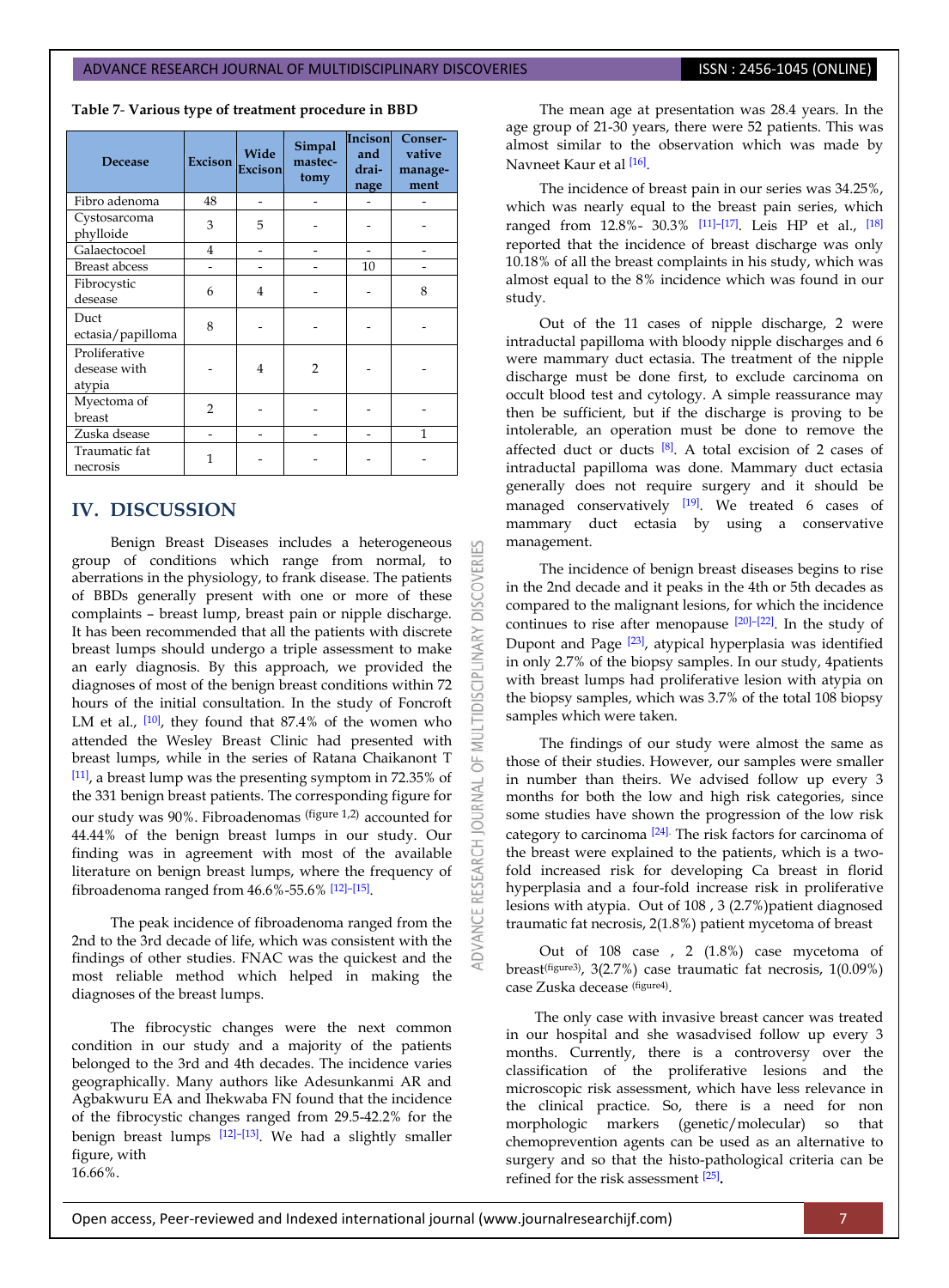# **V. CONCLUSIONS**

Benign breast diseases is a common problem in women. A lump in the breast is the commonest presentation. Breast pain and nipple discharge are the other symptoms. Most of the patients have more than one symptom. The commonest age group which is affected is the 21-30 years age group. Among the breast lumps, fibroadenoma is the commonest, followed by fibrocystic changes and breast abscesses. The other lumps are relatively uncommon. Breast pain may occur alone or in association with a lump or a nipple discharge. The incidence of cyclical pain is 20% and that of non-cyclical pain is 13%. The nipple discharge, particularly if it is serous or greenish, is harmless. The clinical diagnoses of the benign breast lumps were accurate in 91.95 % cases.

The risk factors for developing invasive carcinoma in the patients with proliferative lesions were also identified and the patients were advised follow-up. Since there is no consensus on the morphologic risk markers, in future, molecular genetic markers may help in the risk stratification, which will help in a better clinical management.

# **VI. REFERENCES**

[1] **Khemka A, Chakravarti N, Shah S, Patel V.** Palpable breast lumps: Fine needle aspiration cytology versus histopathology, a correlation of diagnostic accuracy. Internet J Surgery. 2009;18:1.

MULTIDISCIPLINARY DISCOVERIES

 $\overline{0}$ 

**ADVANCE RESEARCH JOURNAL** 

- [2] **Cole P, Mark Elwood J, Kaplan SD.** Incidence rates and risk factors of benign breast neoplasms. Am J Epidemol. 1978;108:112–20
- [3] **Hutchinson WB, Thomas DB, Hamlin WB, et al.** Risk of breast cancer in women with benign breast lesion. J Natl Cancer Inst. 1980;65:13–20.
- [4] **Kelsey JL, Gammon MD.** Epidemiology of breast cancer. Epidemiol Rev. 1990;12:228–40
- [5] **Sarnelli R, Squartini F.** Fibrocystic condition and "at risk" lesions in asymptomatic breasts, a morphologic study of post-menopausal women. Clin Exp. Obstet Gynecol. 1991;18:271–79
- [6] **Cook MG, Rohan TE.** The patho-epidemiology of benign proliferative epithelial disorder of the female breast. J Pathol. 1985;146:1–15. ]
- [7] **Mansel RE.** Benign breast disease. Practitioner. 1982;232:830–37.
- <span id="page-4-9"></span>[8] **Sainsbury RC.** Bailey and Love's Short Practice of Surgery. 25th. London: Edward Arnold Ltd.; 2008. Breast In: Norman WS, Bulstrode CJK, P.Ronan O'Connel editors; pp. 827–35.
- <span id="page-4-0"></span>[9] **Love SM, Gelman RS, Silen W.** Fibrocystic disease of the breast – a non disease? N Eng J Med. 1982;309:1010–14.
- <span id="page-4-1"></span>[10] **Foncroft LM, Evans EB, Hirst C, Hicks BJ.** Presentation and diagnosis of adolescent breast disease. Breast. 2001;10(5):399–404.
- <span id="page-4-2"></span>[11] **Ratanachaikamont T.** Clinical breast examination, breast lesion. J Med Assoc Thai. 2005;88(4):505–07.
- <span id="page-4-3"></span>[12] **Adesunkami AR, Agbakwuru EA.** Benign breast disease at Wesley Guild Hospital, Ilesha, Nigeria. West Afr J Med. 2001;20(2):146– 51. [\[PubMed\]](https://www.ncbi.nlm.nih.gov/pubmed/11768015) [\[Google Scholar\]](https://scholar.google.com/scholar_lookup?journal=West+Afr+J+Med&title=Benign+breast+disease+at+Wesley+Guild+Hospital,+Ilesha,+Nigeria&author=AR+Adesunkami&author=EA+Agbakwuru&volume=20&issue=2&publication_year=2001&pages=146-51&pmid=11768015&)
- <span id="page-4-5"></span>[13] **Ihekwaba FN.** Benign breast disease in Nigerian women: a study of 657 patients. J R Col Surg Edin. 1994;39(5):280–03. [\[PubMed\]](https://www.ncbi.nlm.nih.gov/pubmed/7861334) [\[Google](https://scholar.google.com/scholar_lookup?journal=J+R+Col+Surg+Edin&title=Benign+breast+disease+in+Nigerian+women:+a+study+of+657+patients&author=FN+Ihekwaba&volume=39&issue=5&publication_year=1994&pages=280-03&)  [Scholar\]](https://scholar.google.com/scholar_lookup?journal=J+R+Col+Surg+Edin&title=Benign+breast+disease+in+Nigerian+women:+a+study+of+657+patients&author=FN+Ihekwaba&volume=39&issue=5&publication_year=1994&pages=280-03&)
- [14] **Florica JV.** Fibrocystic changes. O and G Clin N am. 1994;21(3):445–59. [\[Google Scholar\]](https://scholar.google.com/scholar_lookup?journal=O+and+G+Clin+N+am&title=Fibrocystic+changes&author=JV+Florica&volume=21&issue=3&publication_year=1994&pages=445-59&)
- <span id="page-4-4"></span>[15] **Greenberg R, Skornick Y, Kaplan O.**  Management of breast fibroadenomas. J Gen Inter Med. 1998;13:640-05. [PMC free [article\]](https://www.ncbi.nlm.nih.gov/pmc/articles/PMC1497021/) [\[PubMed\]](https://www.ncbi.nlm.nih.gov/pubmed/9754521) [\[Google Scholar\]](https://scholar.google.com/scholar_lookup?journal=J+Gen+Inter+Med&title=Management+of+breast+fibroadenomas&author=R+Greenberg&author=Y+Skornick&author=O+Kaplan&volume=13&publication_year=1998&pages=640-05&)
- <span id="page-4-6"></span>[16] **Kaur Navneet, Agarwal Nitin, Parwar Pankaj.**  Clinicopathologic profile of benign breast conditions in Indian women. Prospective study based on aberrations of normal development and involution classification. World J Surgery. 2012;36:2252–58. [\[PubMed\]](https://www.ncbi.nlm.nih.gov/pubmed/22744217) [\[Google](https://scholar.google.com/scholar_lookup?journal=World+J+Surgery&title=Clinicopathologic+profile+of+benign+breast+conditions+in+Indian+women.+Prospective+study+based+on+aberrations+of+normal+development+and+involution+classification&author=Navneet+Kaur&author=Nitin+Agarwal&author=Pankaj+Parwar&volume=36&publication_year=2012&pages=2252-58&)  [Scholar\]](https://scholar.google.com/scholar_lookup?journal=World+J+Surgery&title=Clinicopathologic+profile+of+benign+breast+conditions+in+Indian+women.+Prospective+study+based+on+aberrations+of+normal+development+and+involution+classification&author=Navneet+Kaur&author=Nitin+Agarwal&author=Pankaj+Parwar&volume=36&publication_year=2012&pages=2252-58&)
- <span id="page-4-7"></span>[17] **El-Wakeel HC.** Systematic reviews of fibroadenomas as a risk factor on breast cancer. Breast. 2003;12:302–07. [\[PubMed\]](https://www.ncbi.nlm.nih.gov/pubmed/14659144) [\[Google](https://scholar.google.com/scholar_lookup?journal=Breast&title=Systematic+reviews+of+fibroadenomas+as+a+risk+factor+on+breast+cancer&author=HC+El-Wakeel&volume=12&publication_year=2003&pages=302-07&pmid=14659144&)  [Scholar\]](https://scholar.google.com/scholar_lookup?journal=Breast&title=Systematic+reviews+of+fibroadenomas+as+a+risk+factor+on+breast+cancer&author=HC+El-Wakeel&volume=12&publication_year=2003&pages=302-07&pmid=14659144&)
- <span id="page-4-8"></span>[18] **Leis HP Jr.** Commarata A, Laraja RD. Nipple discharge significant and treatment. Breast. 1985;11:6.[\[Google Scholar\]](https://scholar.google.com/scholar_lookup?journal=Breast&title=Commarata+A,+Laraja+RD.+Nipple+discharge+significant+and+treatment&author=HP+Jr+Leis&volume=11&publication_year=1985&pages=6&)
- <span id="page-4-10"></span>[19] **Sakorafas GH.** Nipple discharge: Current diagnostic and therapeutic approaches. Cancer Treat Rev. 2001;27:275-82. [\[PubMed\]](https://www.ncbi.nlm.nih.gov/pubmed/11871863) [Google [Scholar\]](https://scholar.google.com/scholar_lookup?journal=Cancer+Treat+Rev&title=Nipple+discharge:+Current+diagnostic+and+therapeutic+approaches&author=GH+Sakorafas&volume=27&publication_year=2001&pages=275-82&pmid=11871863&)
- <span id="page-4-11"></span>[20] **Londen SJ, Conmolly JL, Schmitt SJ.** A prospective study of benign breast disease and the risk of breast cancer. JAMA. 1992;267:941– 44. [\[PubMed\]](https://www.ncbi.nlm.nih.gov/pubmed/1734106) [\[Google Scholar\]](https://scholar.google.com/scholar_lookup?journal=JAMA&title=A+prospective+study+of+benign+breast+disease+and+the+risk+of+breast+cancer&author=SJ+Londen&author=JL+Conmolly&author=SJ+Schmitt&volume=267&publication_year=1992&pages=941-44&pmid=1734106&)
- [21] **McDivitt RW, Stevens JA, Lee NC.** Histologic types of benign breast disease and the risk for breast cancer. Cancer. 1992;69:1408– 14. [\[PubMed\]](https://www.ncbi.nlm.nih.gov/pubmed/1540878) [\[Google Scholar\]](https://scholar.google.com/scholar_lookup?journal=Cancer&title=Histologic+types+of+benign+breast+disease+and+the+risk+for+breast+cancer&author=RW+McDivitt&author=JA+Stevens&author=NC+Lee&volume=69&publication_year=1992&pages=1408-14&pmid=1540878&)

Open access, Peer-reviewed and Indexed international journal (www.journalresearchijf.com) 8